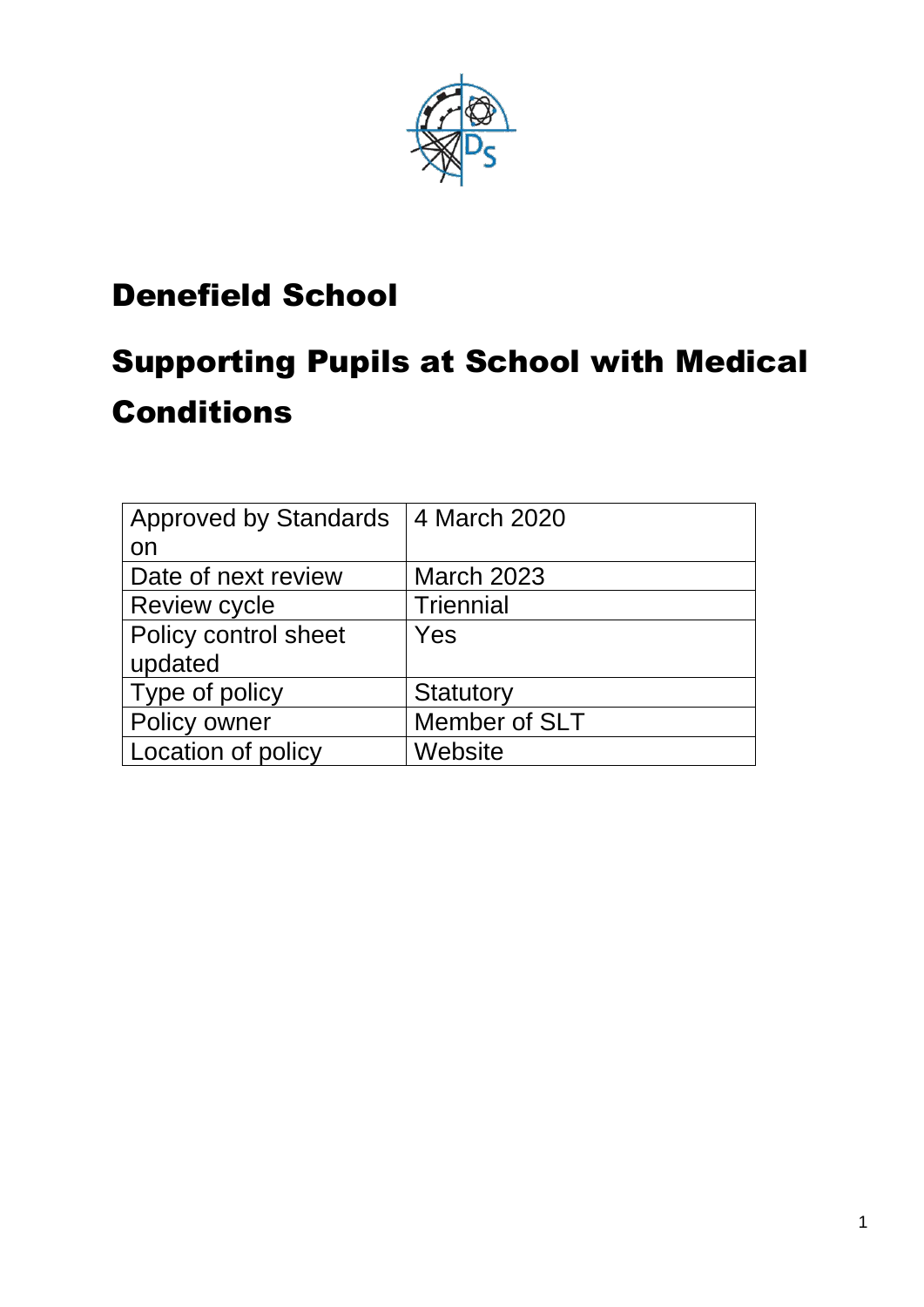

#### **Supporting Pupils at School with Medical Conditions**

#### **Status**

**Statutory** 

#### **Purpose**

This policy is part of our overall strategy to safeguard and promote the welfare of all children. At Denefield School we recognise that students with medical conditions, in terms of both physical and mental health, need to be properly supported so that they can have full access to education, including physical activities and out of school visits. We aim to provide appropriate care and support to all students with medical conditions to ensure they receive the best education possible and can play a full and active role in school life, remain healthy and achieve their academic potential.

#### **Who/What was consulted**

Department for Education's statutory guidance "Supporting pupils at school with medical conditions" (December 2015). Equality Act 2010

#### **Roles and Responsibilities**

The Headteacher will:

- ensure that arrangements to provide effective support for students with medical conditions are put in place and that these are developed in partnership with healthcare professionals where necessary
- ensure that the school consults with, and is advised by, healthcare professionals, where necessary, when considering how to support students with medical conditions
- ensure that the school listens to and values the views of parents and students on how to support students with medical conditions
- assume overall responsibility for the implementation of this policy
- ensure that this policy is shared with all staff, including supply teachers, and that they understand their role in its implementation
- ensure that sufficient staff are properly trained to provide the support needed by students with medical conditions in normal, contingency and emergency situations
- ensure that all staff who need to know are aware of students' medical conditions
- ensure that Individual Healthcare Plans are developed where required for students with medical conditions and regularly reviewed
- ensure that risk assessments will be undertaken for educational visits and off-site activities
- ensure that the school nursing service is contacted for any student who may require medical support at school

The Trust Board will:

- ensure that the arrangements put in place by the school to support students with medical conditions are sufficient to meet its statutory responsibilities in accordance with the statutory guidance provided by the Department for Education
- ensure that the arrangements put in place by the school to support students with medical conditions focus on the individual needs of each student and how their medical condition affects their participation in school life
- ensure that this policy is properly implemented and shared with staff and parents
- ensure that an appropriate level of insurance is in place and that it appropriately reflects the level of risk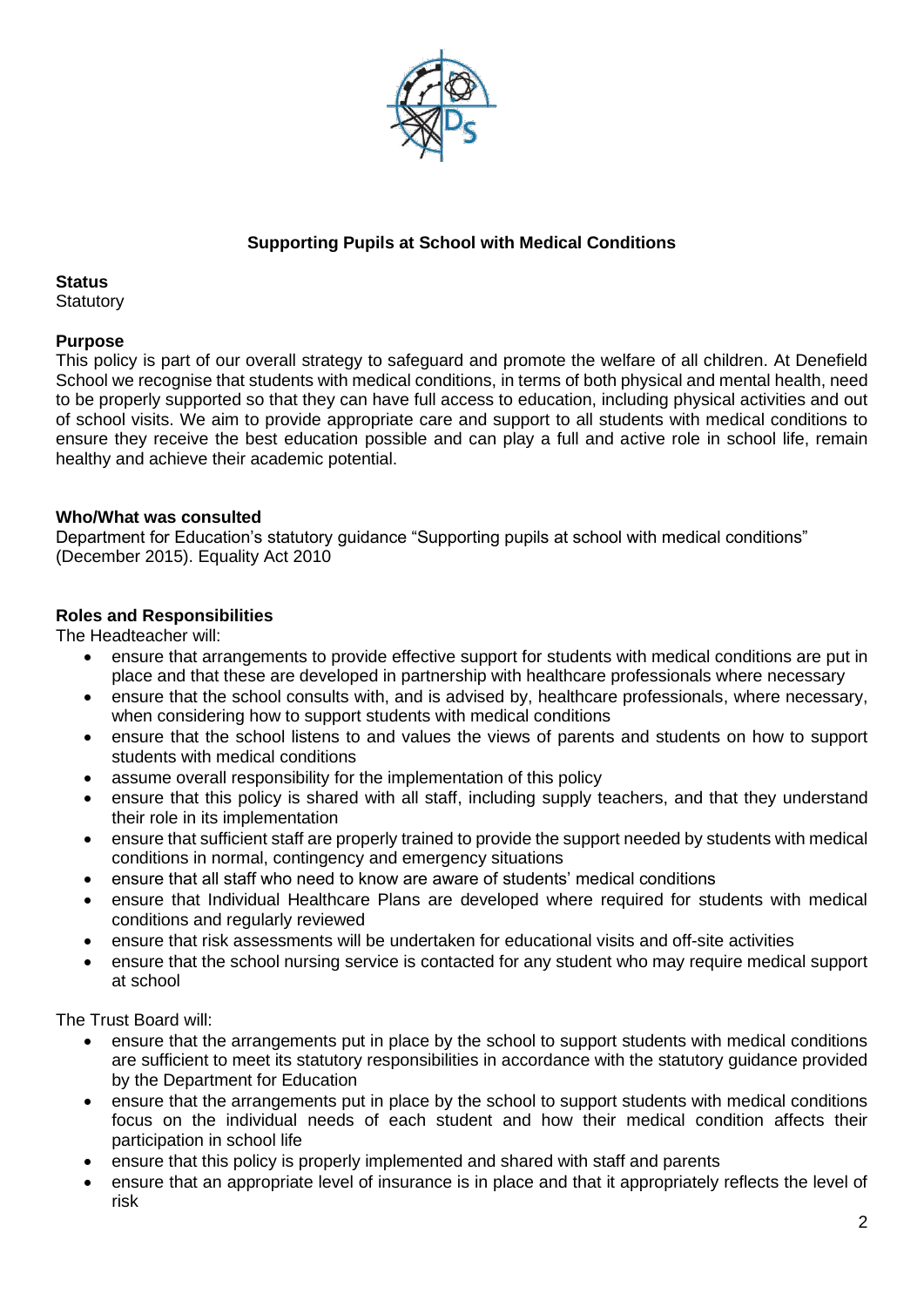Staff will:

- put the welfare and wellbeing of students first at all times
- ensure they are aware of the needs of any students with medical conditions
- take appropriate steps to support students with medical conditions, including making reasonable adjustments in lessons
- be aware of the policy for supporting students with medical conditions and understand their role in its implementation
- be aware of how a student's medical condition will impact on their participation in out of school and sporting activities
- undertake appropriate training before taking on responsibility to support students with medical conditions
- understand that they must not administer prescription medicines or undertake healthcare procedures without appropriate training
- make sure they know what to do and how to respond when they become aware that a student with a medical condition needs help

The Lead First Aider will:

- conduct a medical condition questionnaire with parents annually or sooner if required
- maintain the database of students with medical conditions
- develop and monitor IHCPs where necessary, in partnership with parents/carers, students, healthcare professionals and members of the relevant House team and ensure these are shared with appropriate staff
- oversee the storage of medicines, ensuring that they are in date, labelled, provided in the original container as dispensed by a pharmacist and include instructions for administration, dosage and storage
- ensure that the training of first aid team is up-to-date
- liaise with healthcare professionals as necessary

The First Aid team will:

- record details of any medicines administered
- attend regular first aid training in order to keep their qualifications up-to-date

The House team will:

- ensure they are aware of the needs of any students with medical conditions
- work in partnership with parents/carers, students, any relevant healthcare professionals and the Lead First Aider to identify and put in place any support required in school
- work in partnership with parents/carers, students, any relevant healthcare professionals and the Lead First Aider to develop and monitor IHCPs where necessary
- share information about students with medical conditions with other staff as is appropriate
- make reintegration arrangements for any student returning from a period of hospital education or home tuition

School nurses will:

- be responsible for notifying the school when a student has been identified as having a medical condition that will require support in school
- assist in developing an IHCP if one is deemed necessary

Parents will: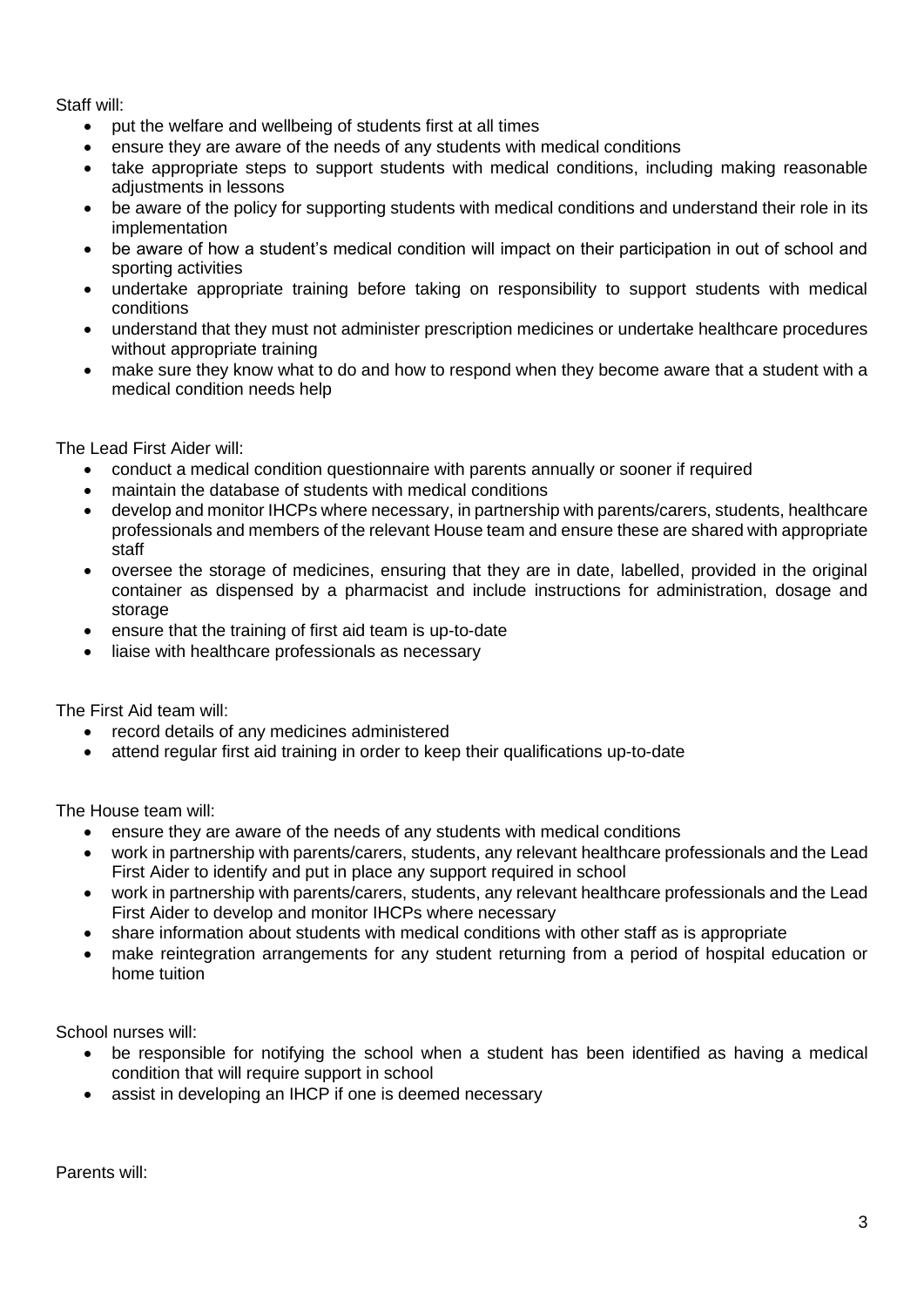- provide the school with sufficient and up-to-date information about their child's medical condition and the support required from school
- work in partnership with the Lead First Aider and any Healthcare professionals to develop an IHCP if one is deemed to be necessary
- provide any medicines or medical equipment required and ensure that these are in date, labelled, provided in the original container as dispensed by a pharmacist and include instructions for administration, dosage and storage
- complete a permission for school to administer medication form if necessary
- ensure that the school is kept informed of any changes to their child's condition or medication
- collect any medicine that is no longer required or that is out-of-date for safe disposal
- ensure they or another nominated adult are contactable at all times

Students will:

- work in partnership with their parents/carers, any relevant healthcare professionals, the Lead First Aider and members of their House team to provide up-to-date information about their medical condition and to identify any support required in school
- work in partnership with their parents/carers, any relevant healthcare professionals, the Lead First Aider and members of their House team to develop an IHCP if one is deemed to be necessary
- where possible, carry their own medicines and relevant devices in order to manage their medical condition

#### **Identification**

We will work with parents and healthcare professionals to ensure that arrangements are put in place to support students with a medical condition. Parents will be asked to complete a medical condition questionnaire at the start of each academic year to enable us to identify which of our students have a recognised medical condition that requires support in school.

#### **Individual Healthcare Plans (IHCPs)**

Individual Healthcare Plans can help to ensure that students with medical conditions are properly supported. The main purpose of an IHCP is to identify the level of support that is needed at school for an individual student with a recognised medical condition. The IHCP clarifies for staff, parents/carers and the student the help the school can provide. An IHCP will be deemed to be necessary if a student requires additional support in school. It will include:

- Details of the student's medical condition
- Details of the student's needs (including medication and side effects, other treatments, equipment, dietary requirements etc.)
- Specific support for educational, social and emotional needs
- Level of support required and who will provide this
- Who in school needs to be aware of the student's condition and the support required
- Arrangements for the administration of medicines during school hours
- Details of what to do in an emergency, including who to contact and any contingency arrangements.

An IHCP will be developed in partnership with the student and their parents, the student's relevant healthcare professional (if appropriate), the Lead First Aider and the relevant House team (if appropriate). A copy of the IHCP will be given to parents/carers and the student's House team. A copy will be retained by the Lead First Aider and it will be recorded on SIMS that an IHCP exists.

An IHCP will be reviewed at least annually or whenever there is a change to the medical condition or medication.

Students with a severe allergy will have an allergy plan as well as an IHCP. Where a student has a Statement of Special Educational Needs/EHCP or a SEN passport, the IHCP will become part of the EHCP or SEN passport.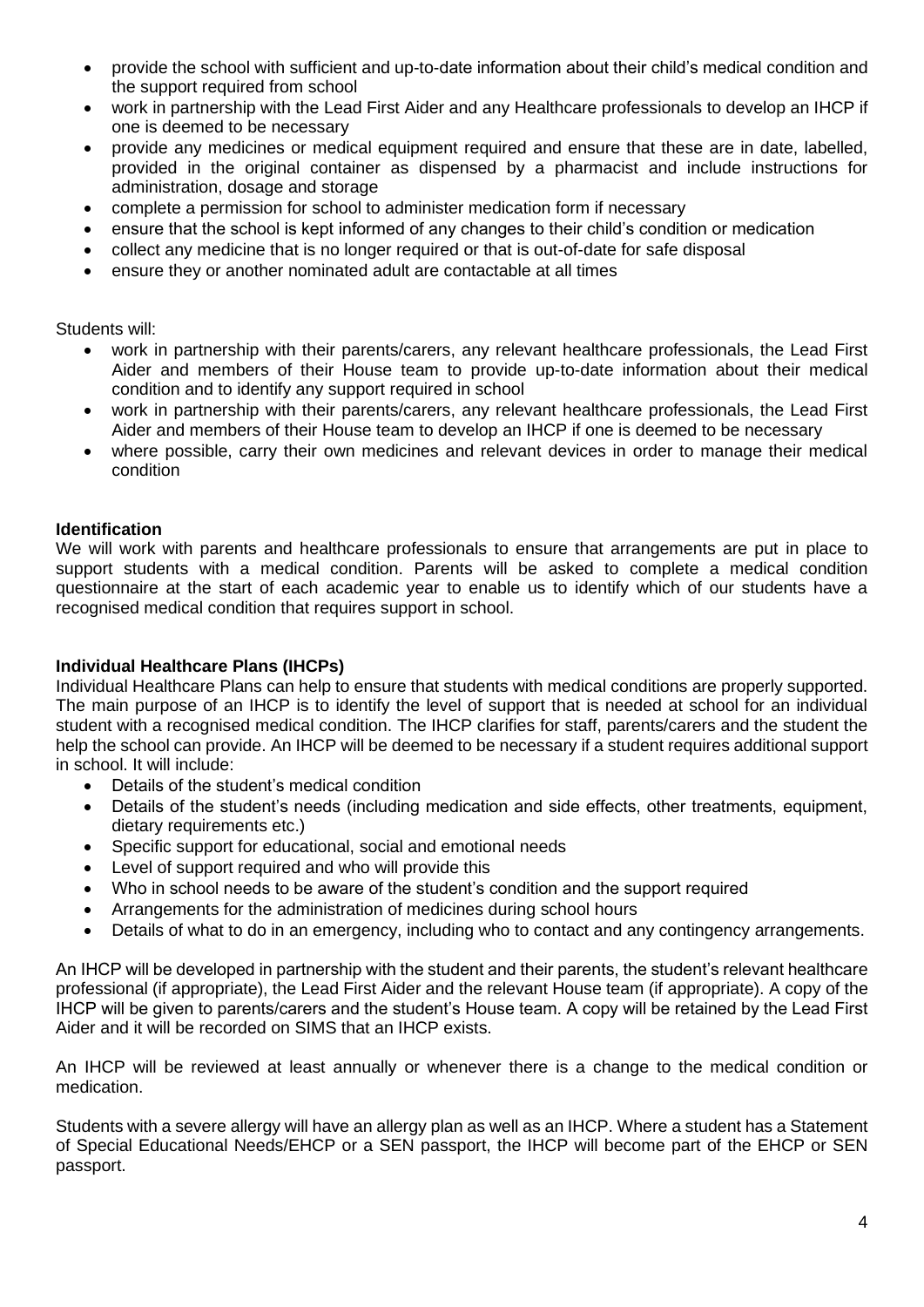#### **Prescribed Medicines**

Prescribed medicines will only be administered at school when it would be detrimental to a child's health not to do so. Parental consent (given through the signing of the permission to administer medication form) is required before prescribed medicines will be administered at school. They will only be administered by a member of the First Aid team.

Prescribed medicines will be stored in the First Aid Room. The First Aid Room is locked when not in use. A key is available to all First Aiders and a spare key is kept in front reception.

Prescribed medicines will only be accepted by the school if they are in-date, labelled, provided in the original container as dispensed by a pharmacist and include instructions for administration, dosage and storage (the only exception being insulin which must be in date but will generally be inside an insulin pen or pump rather than its original container).

Students should not carry any medication in school except for inhalers, insulin pumps, Epipens or autoinjectors where appropriate and this will be detailed on a student's IHCP.

The school maintains written records of any medicines administered on SIMS.

#### **Non-Prescription Medicines**

Non-prescription medicines will only be administered by a member of the First Aid team once parental consent has been given. Medicine containing aspirin will not be given to any students under 16 unless prescribed by a doctor.

#### **Training**

Staff who undertake responsibilities under this policy will receive appropriate training. The training provided will reflect the needs of the student population and it will be reviewed annually.

The local authority nurse will provide training for staff on EpiPen's and auto-injectors. Staff sign the training record and agree to administer EpiPen's or auto-injectors should the need arise.

All members of the first aid team attend a 3-day course every three years. Training certificates are retained and logged by the school.

#### **Educational visits and Off-site activities**

At Denefield School we will make every effort to ensure that students with medical conditions can access all aspects of the curriculum including day trips, residential visits and sporting activities. When preparing a risk assessment, we will consider any reasonable adjustments required in order to enable a student with a medical condition to participate fully and safely. We will consult with parents and relevant healthcare professionals as appropriate. Additional safety measures may need to be taken for trips and visits. This assessment will be documented on Evolve (our risk assessment database for educational visits and off-site activities).

Arrangements for carrying and administering any medication will need to be planned as part of the risk assessment and visit planning process. A copy of a student's IHCP will be taken on any educational visits or off-site activities.

#### **Emergency Procedures**

In an emergency, the details specified in an individual student's IHCP will be followed.

In the event of an emergency, staff will contact the emergency services. If a student needs to be taken to hospital by ambulance, a member of staff will accompany the student and will remain with the student until his/her parents arrive. If, after discussion with the emergency services, it is recommended that a student is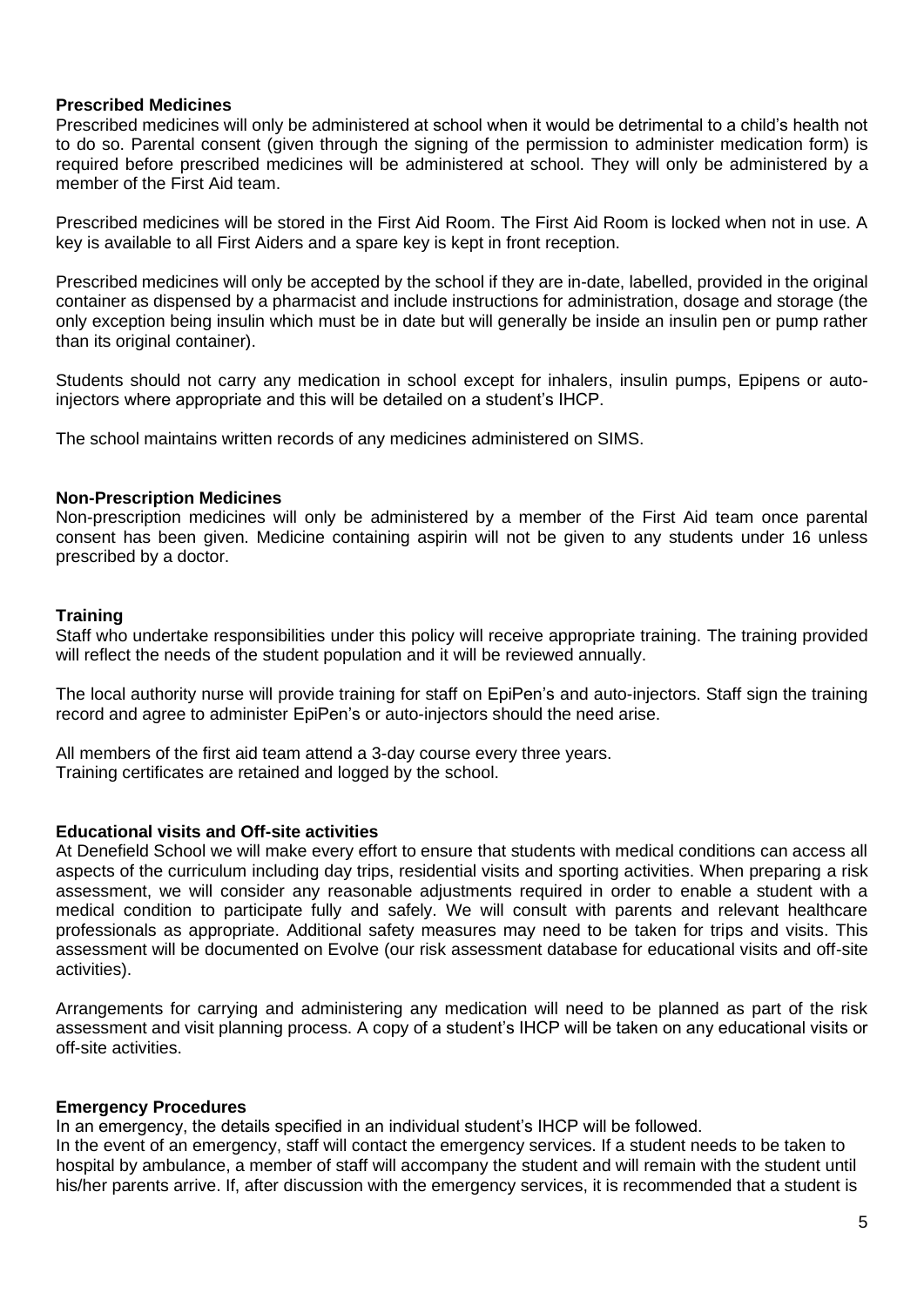taken direct to hospital, the school's minibus will be used and two members of staff will accompany the student.

#### **Unacceptable Practice**

Denefield School recognises that it is unacceptable to:

- prevent a student from accessing and administering his/her inhaler or medication when and where necessary
- assume that every student with the same condition requires the same treatment
- ignore the view of the student or their parents; or ignore medical evidence or opinion
- send students with medical conditions home or prevent them from taking part in activities for reasons associated with their medical condition
- send students with medical conditions to the first aid room unaccompanied
- penalise students with medical conditions for their attendance record where the absence relate to their condition
- prevent students from drinking, eating or taking toilet breaks whenever they need to in order to manage their medical condition effectively
- require parents, or otherwise make them feel obliged to attend school to administer medication or provide medical support to their child
- prevent students with medical conditions from participating fully in school life

#### **Complaints**

In the event of any parent or student being dissatisfied with the support provided by the school, the issue should be discussed with the Headteacher. If a resolution cannot be reached informally, parents should make a formal complaint via the school's Complaints Policy. If the complaint cannot be resolved in this way, then a complaint can be made to the Department for Education.

#### **Arrangements for Monitoring and Evaluation**

This policy will be reviewed regularly and will be updated in response to new guidance and/or legislation as necessary.

The governing body will receive an annual medical conditions report which will include:

- the number of students with permanent or long-term medical conditions
- the number of students with IHCPs
- the training undertaken by staff to support students with medical conditions
- a summary of the overall support provided to students with medical conditions

#### **Links to Other Policies**

This policy should be read in conjunction with: Complaints Policy Procedure Drugs Policy Education visits and Off-site Activities Policy Health and Safety Policy Safeguarding and Child Protection Policy Special Educational Needs Policy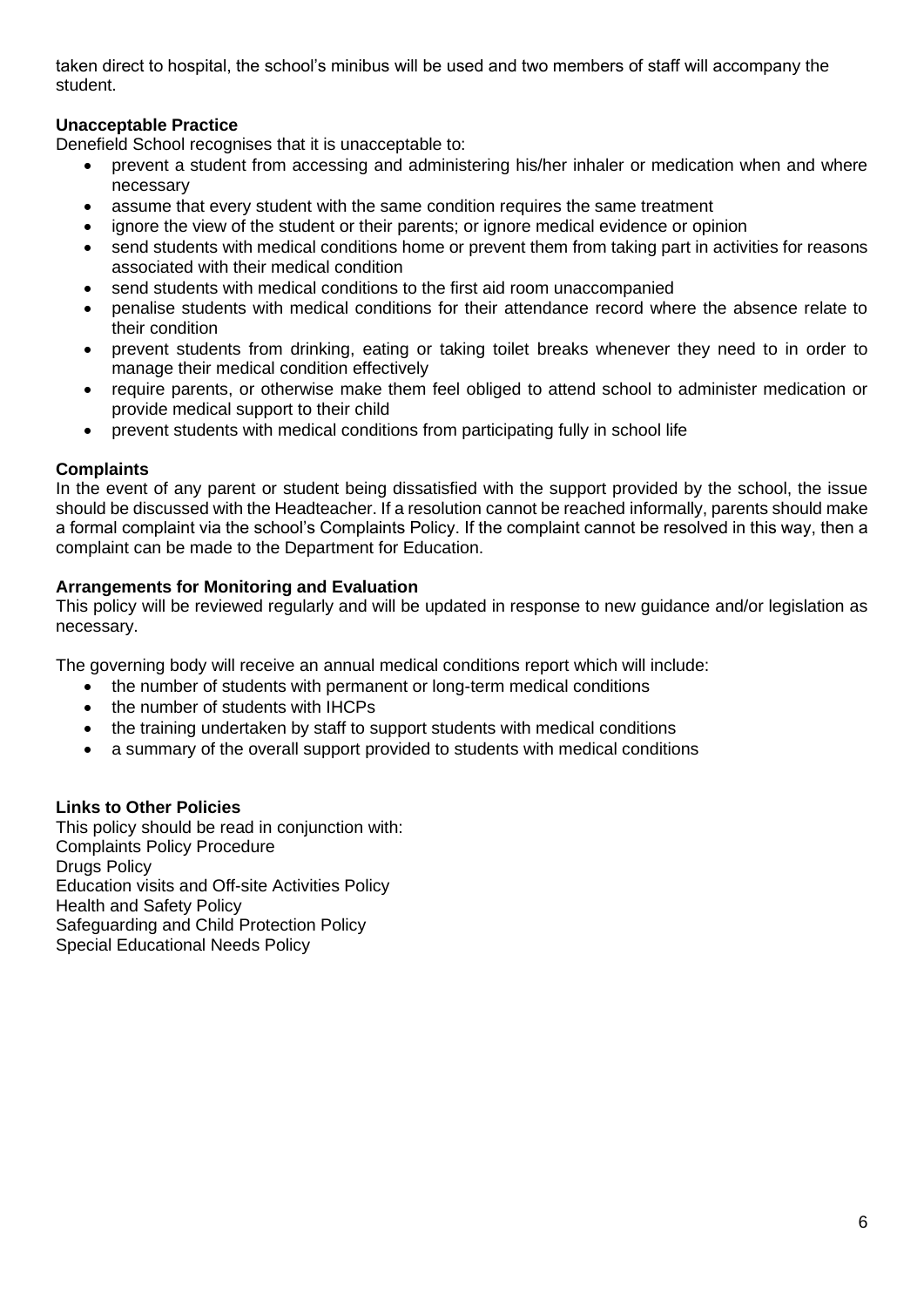### **Appendix 1: Medical Questionnaire**

| If you answer YES to any of these questions, please speak to our receptionist at your<br>transition meeting as you will be required to provide further information.                                  |          |
|------------------------------------------------------------------------------------------------------------------------------------------------------------------------------------------------------|----------|
| Does your child have a medical condition that may require medical<br>intervention or further support whilst at school?                                                                               | YES / NO |
| <b>Brief details</b>                                                                                                                                                                                 |          |
| Does your child have a diagnosed medical condition that may require<br>medication to be administered at school?                                                                                      | YES / NO |
| <b>Brief details</b>                                                                                                                                                                                 |          |
| Does your child have any physical or mental health difficulties that may<br>impact on their learning? Eg hearing or visual impairment, mobility<br>problems, anxiety or depression.                  | YES / NO |
| <b>Brief details</b>                                                                                                                                                                                 |          |
| Is your child under any other external agencies or educational health care<br>professional? Eg CAMHs, Educational Psychologist.                                                                      | YES / NO |
| <b>Brief details</b>                                                                                                                                                                                 |          |
| There may be times when the first aid team may feel it beneficial to provide your child with<br>paracetamol. We will only do this with your consent and require your written permission to do<br>SO. |          |
| I hereby give permission for paracetamol to be given if considered<br>necessary by school's first aid staff.                                                                                         | YES / NO |
|                                                                                                                                                                                                      |          |
|                                                                                                                                                                                                      |          |
|                                                                                                                                                                                                      |          |
|                                                                                                                                                                                                      |          |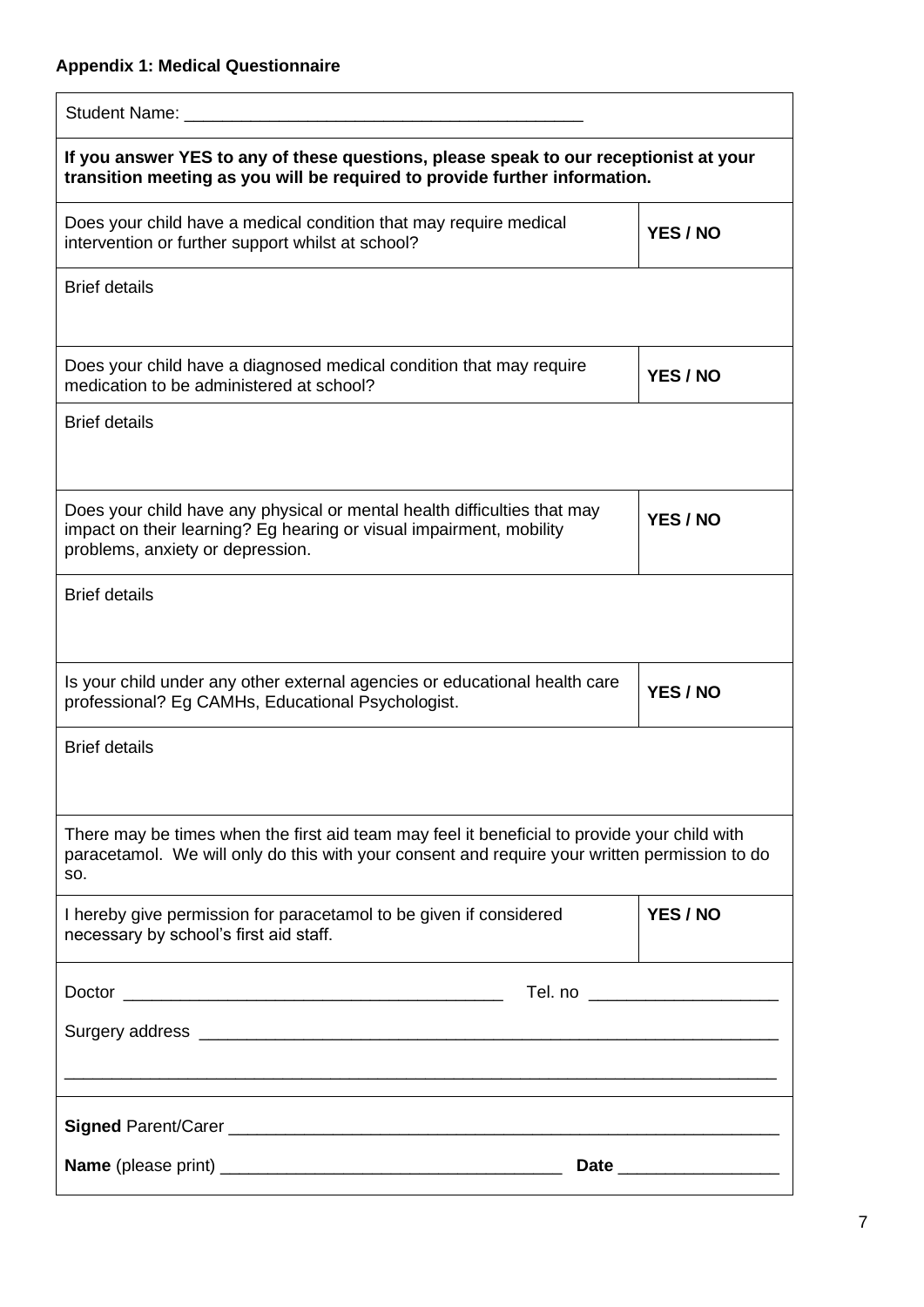#### **Process to identify support required for students with medical conditions and develop ICHPs**

#### **Appendix 2:**

School is notified by parents or healthcare professional that a child has a recognised medical condition.

Lead First Aider contacts parents to discuss support required for student in school.

If support required involves only the administration the medication, the Lead First Aider, in partnership with the parent/carer will complete the IHCP basic paperwork. Parents complete and sign permission to administer medication form.

If the medical condition requires more than just the administration of medication, the Lead First Aider along with a member of the relevant House team will co-ordinate a meeting with parents and any relevant healthcare professionals to discuss the child's support needs. If the student also has a special educational need, the Assistant Head for Inclusion will attend.

If an IHCP is deemed to be necessary, this will be developed at the meeting and then shared with the relevant staff in school.

Any training necessary will be provided to staff.

IHCPs will be reviewed annually by the Lead First Aider or earlier due to changes in the medical condition or medication.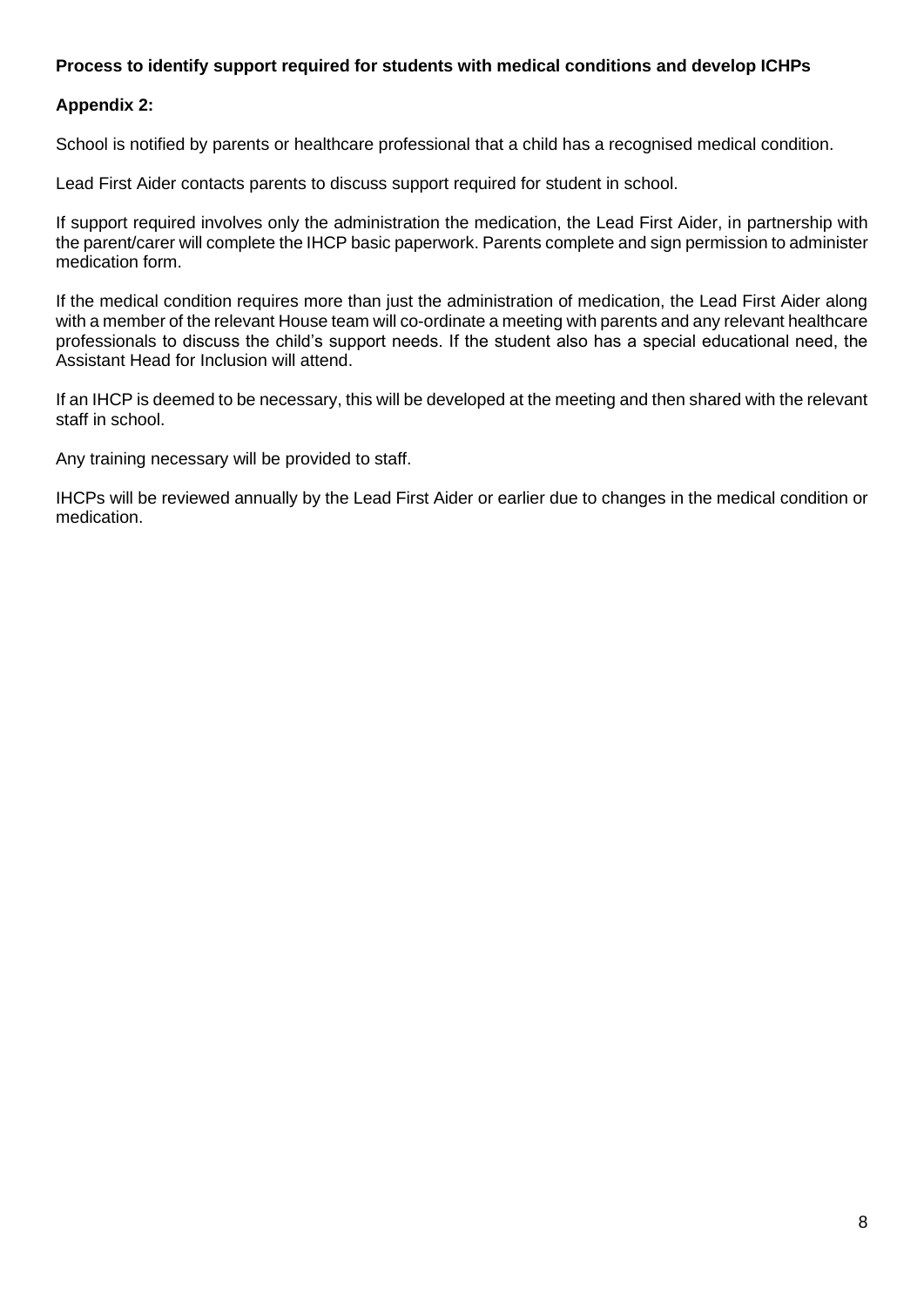## **Appendix 3 – Individual Healthcare Plan (IHCP)**

| <b>Student Name:</b>    |                |
|-------------------------|----------------|
| Date of Birth:          | <b>Student</b> |
| Tutor Group:            | Photograph     |
| <b>Student Address:</b> |                |
|                         |                |
|                         |                |
|                         |                |

| <b>Priority 1 Contact</b><br><b>Information</b> |  |
|-------------------------------------------------|--|
| Name:                                           |  |
| Telephone No. - Home:                           |  |
| Telephone No. - Mobile:                         |  |
| Telephone No. - Work:                           |  |
| Relationship to student:                        |  |
| <b>Priority 2 Contact</b><br><b>Information</b> |  |
| Name:                                           |  |
| Telephone No. - Home:                           |  |
| Telephone No. - Mobile:                         |  |
| Telephone No. - Work:                           |  |
| Relationship to student:                        |  |
| <b>Medical diagnosis or</b><br>condition        |  |
| Date of diagnosis                               |  |
| <b>Current Medication</b>                       |  |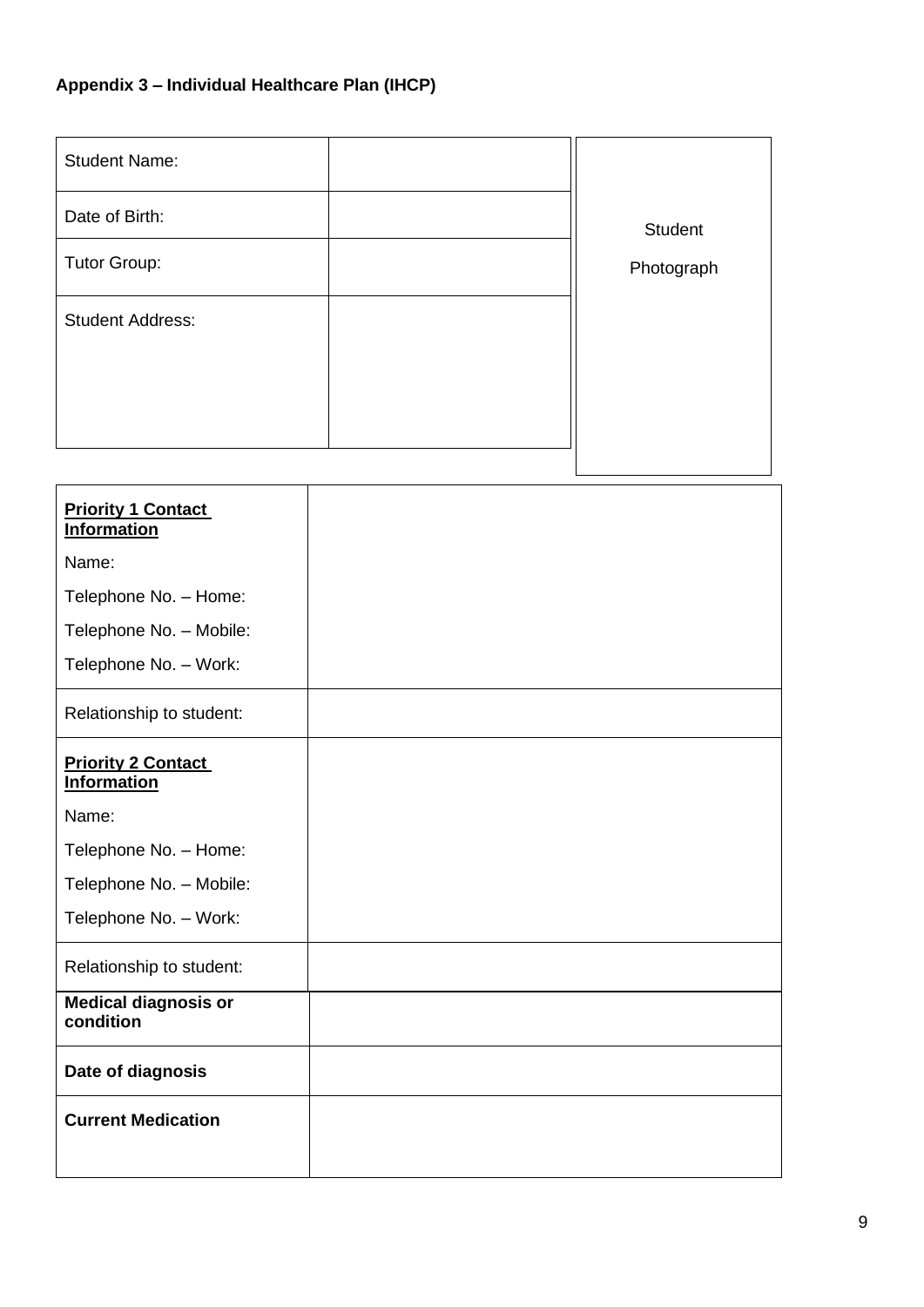| Triggers, signs, symptoms<br>and treatments                                                                                                                                                                                                     |  |       |
|-------------------------------------------------------------------------------------------------------------------------------------------------------------------------------------------------------------------------------------------------|--|-------|
| <b>Student's GP Practice:</b>                                                                                                                                                                                                                   |  |       |
| Telephone No:                                                                                                                                                                                                                                   |  |       |
| GP's Name:                                                                                                                                                                                                                                      |  |       |
| Clinic/Hospital:                                                                                                                                                                                                                                |  |       |
| <b>Contact Name:</b>                                                                                                                                                                                                                            |  |       |
| <b>Contact Number:</b>                                                                                                                                                                                                                          |  |       |
| What is an emergency situation for this student:                                                                                                                                                                                                |  | above |
| In the event of an emergency situation what actions are needed:                                                                                                                                                                                 |  |       |
| Specific support for the student's educational, social and emotional needs:<br>(eg how absences will be managed, use of rest periods or additional support in catching up<br>with lessons, facilities/equipment required, counselling sessions) |  |       |

information is, to the best of my knowledge, accurate at the time of writing and I will inform the school immediately, in writing, if there are any changes:

|                     | <b>Signed</b> | <b>Print</b> | <b>Date</b> |
|---------------------|---------------|--------------|-------------|
| <b>Parent/Carer</b> |               |              |             |

|                        | <b>Signed</b> | <b>Print</b> | <b>Date</b> |
|------------------------|---------------|--------------|-------------|
| <b>Student Support</b> |               |              |             |
| Administrator          |               |              |             |